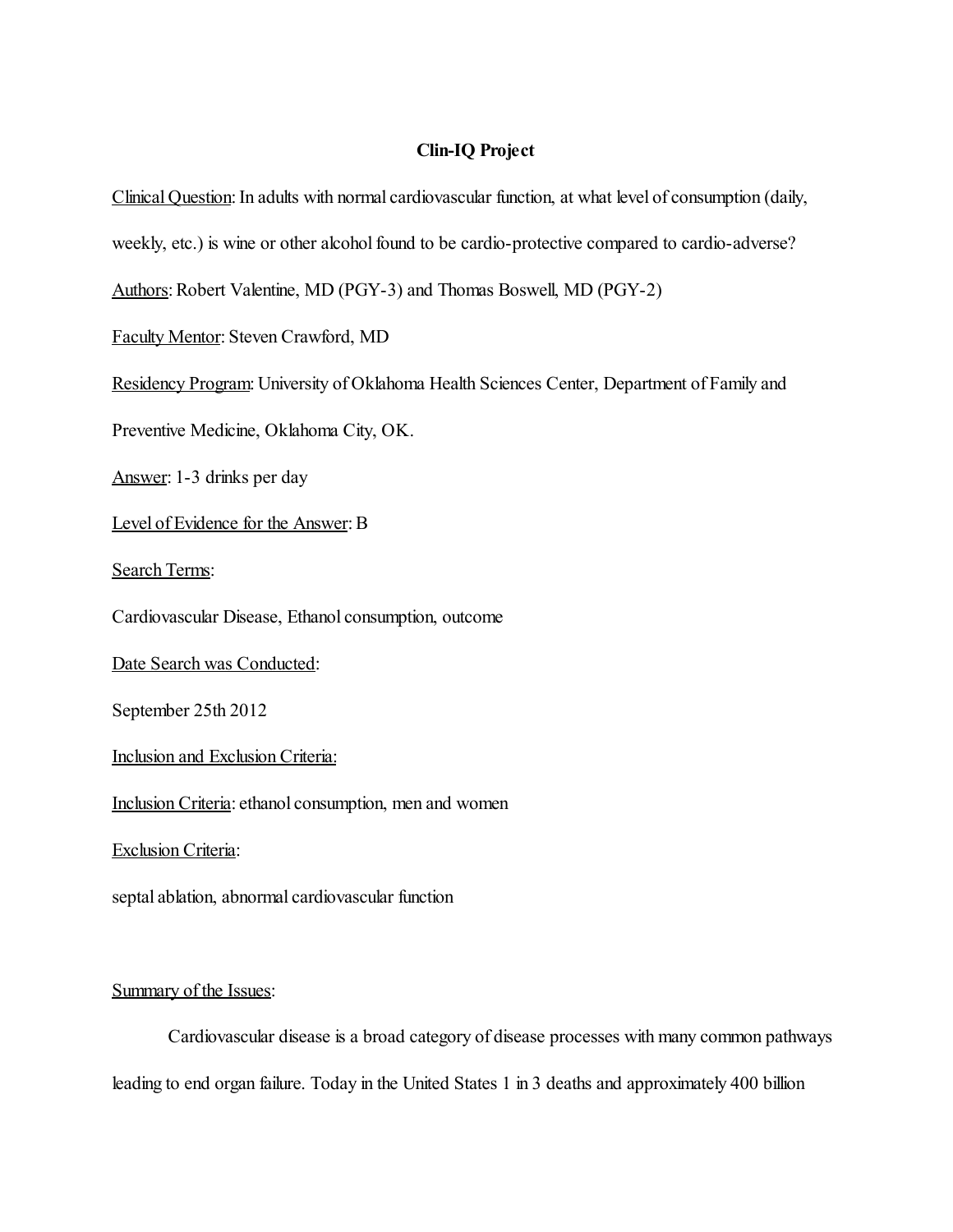dollars of health care funding are attributable to cardiovascular disease. <sup>1</sup> Our understanding of what causes cardiovascular disease was pioneered with the Framingham Heart study. Researchers determined that several risk factors could be associated with cardiovascular disease. These risk factors can be divided into modifiable, such as tobacco use, alcohol use, high blood pressure, high cholesterol, obesity, physical inactivity, unhealthy diets high in saturated fats and non-modifiable factors such as age, race and gender. In the early 1990's the French Paradox was identified as an anomaly in this pattern, where the French enjoyed lower rates of cardiovascular disease and a diet rich in saturated fats. The confounder initially was thought to have been a habit of moderate wine drinking with meals, but subsequent studies have raised more questions. Still there is an association between moderate ethanol consumption and reduced cardiovascular mortality. We question how much is enough, and what to advise our patients. As shown by the French Paradox and evidenced by multiple peer reviewed studies, consumption of alcohol has been shown to have positive effects on HDL, decrease in HbA1c, decrease in LDL and CRP in dose a dependant fashion.<sup>2.</sup> The current accepted recommendations are no more than two drinks daily for men and one drink daily for women. In the United States one portion of alcohol is defined as ten to fifteen grams of ethanol, which can be found in one can of beer (330ml), one five ounce serving of wine (150ml) or one shot (50ml) of eighty proof distilled spirits. Moderate drinking can be defined as three to fourteen servings of alcohol per week.

### Summary of the Evidence:

Mukamal et al performed case-control studies of 32,826 women enrolled in the Nurses Health Study followed in the 1990's and 18,225 men in the Health Professionals Follow-Up Study around the same time. A total of 249 women and 266 men with incident myocardial infarction were matched on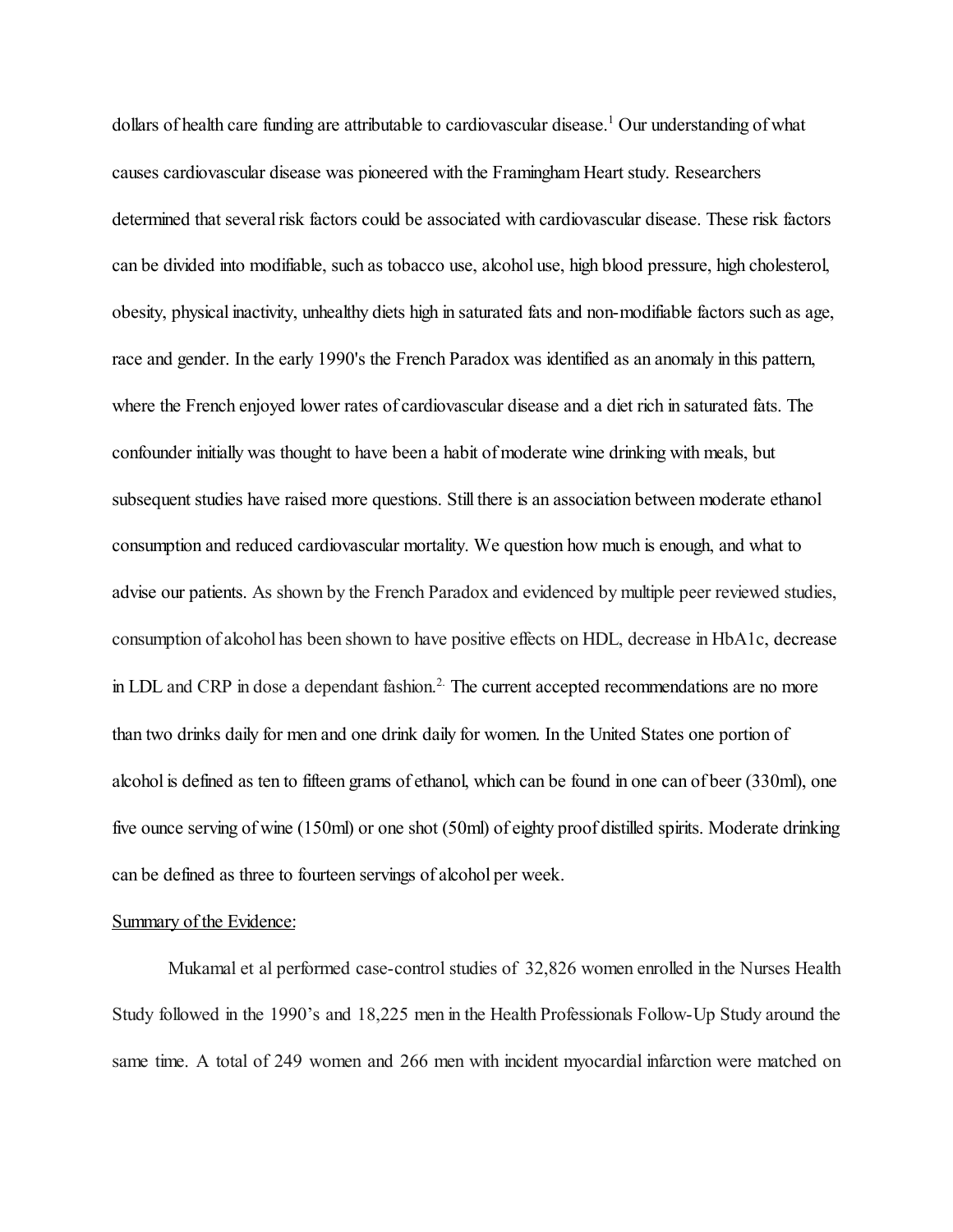age, smoking, and date of entry to 498 female and 532 male control participants. They determined that among women and men, alcohol drinking frequency tended to be associated with lower risk of myocardial infarction, with the lowest risks among those who drank 3 to 7 days per week. Further assessment revealed the levels of high-density lipoprotein cholesterol, hemoglobin A1c, and fibrinogen explained 75% of the association of frequent drinking with risk reduction among women and fully explained the association among men.<sup>3</sup> This associates moderate drinking with decreased cardiovascular events. Among women, multivariable analysis suggested an OR of 0.76 (95% CI 0.59 to 0.97), whereas among men, the OR associated with frequent intake of alcohol (in drinking days per week) was 0.86 (95% CI 0.74 to 1.00).

In 2006, a Canadian study by Gigleux et al set out to evaluate the relationship of alcohol consumption, the metabolic syndrome, and the risk of ischemic heart disease (IHD). <sup>2</sup> They followed 1,966 men from the Quebec Cardiovascular Study who did not suffer from ischemic heart disease at the beginning of the study. Over the following 13 years 219 cases of IHD were diagnosed and they found that after adjustment for a series of coronary risk factors, alcohol consumption  $\geq 15.2$  g/d was associated with a 39% reduction in the 13-y risk of IHD (RR of IHD =  $0.61$ ,  $P = 0.02$ ). This was attributed to the cardioprotective effect including an increase in HDL, decrease in insulin resistance and CRP. The benefits of daily consumption were greater in men with an altered metabolic profile (metabolic syndrome). They concluded by stating '*we do not recommend that non drinkers begin drinking, however, there is now compelling evidence to support the concept that light-to-moderate alcohol intake may be part of a healthy lifestyle.*'

Other than a randomized controlled trial the most compelling evidence is typically a meta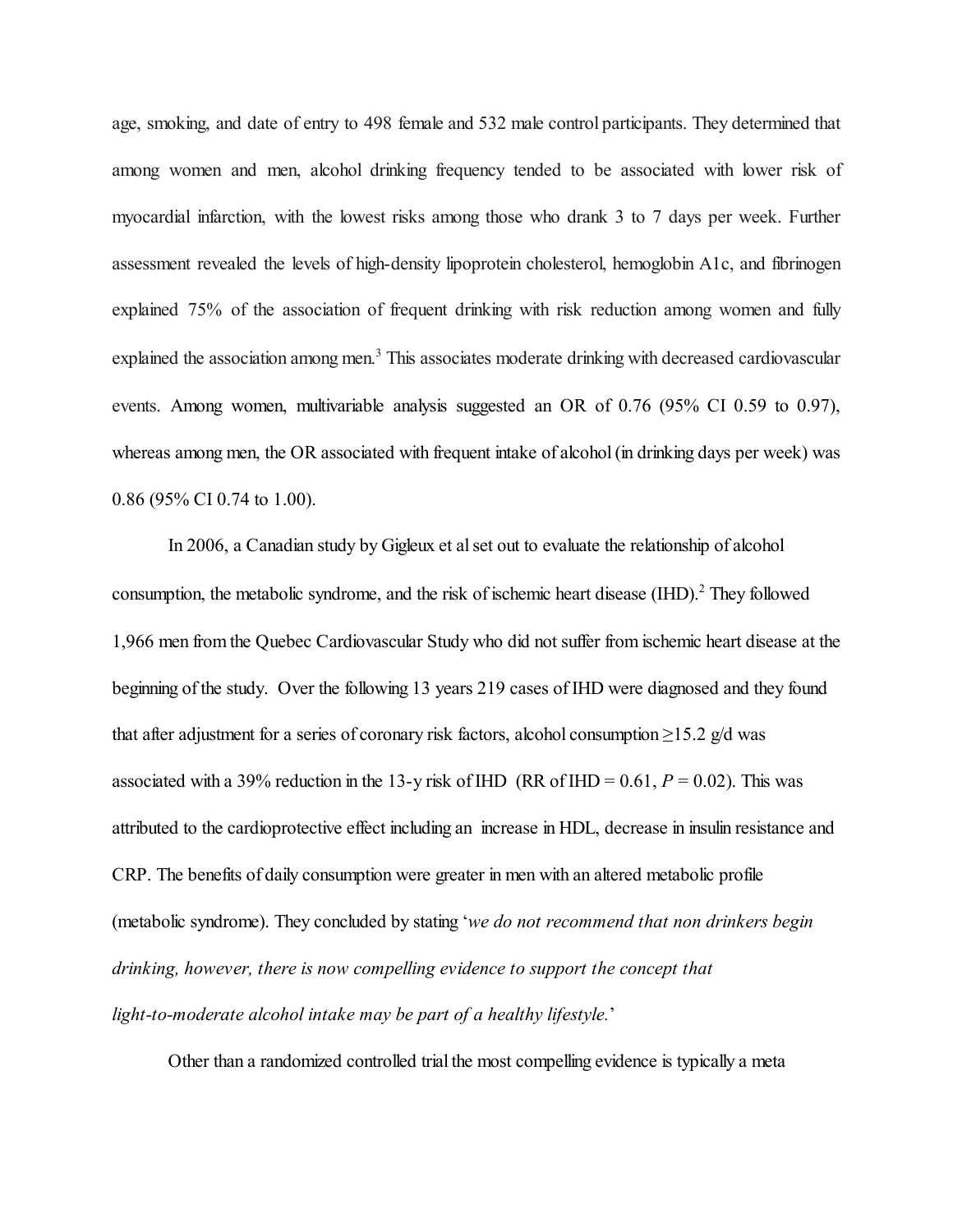analysis. Such an analysis was done by Djoussé and Gaziano in 2007. <sup>4</sup> They searched PubMed through 2005 and identified 34 unique studies with just over a million subjects and around 100,000 deaths. They noted heavy drinking (more than 14 drinks per week) has been shown to increase the risk of heart failure (HF), whereas light-to-moderate drinking (seven to fourteen drinks per week) has been associated with a lower risk of HF. The percentages of lowered risk varied from 34% to 59%. The meta-analysis suggested optimal benefit at approximately half a drink per day. Fewer than 4 drinks per day in men and fewer than 2 per day in women appeared to confer most benefit.



# Conclusion:

The authors asked the question 'does drinking hurt my heart.' We were interested in what advice to give our patients with normal heart function about the cardioprotective effect of alcohol, what type of alcohol, if any, is better and is there a gender or racial difference in its effect. After review of the literature it appears that the answer favors that a daily drink might be cardioprotective, but that our